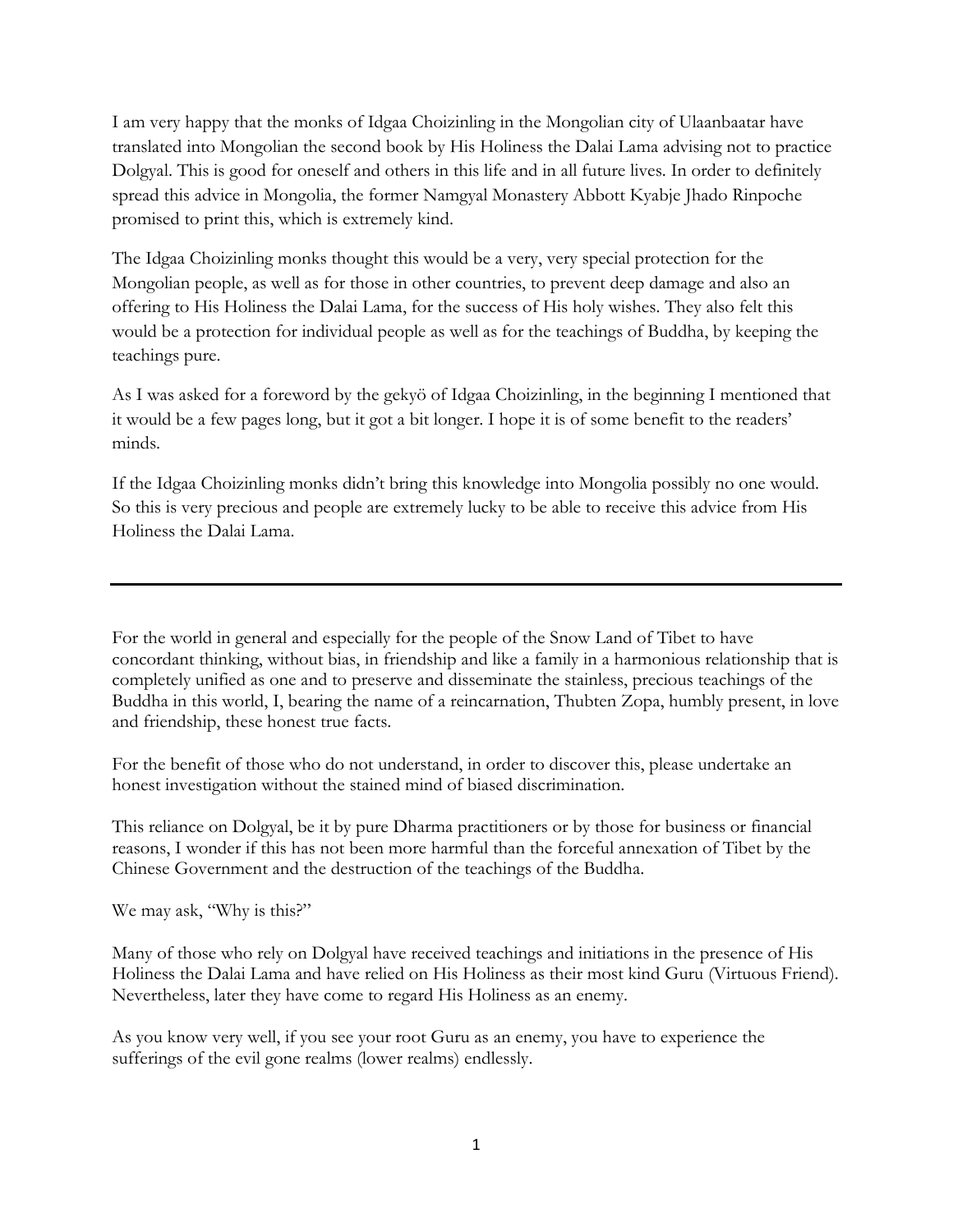As it is stated in the *Root Tantra of Guhyasamaja*: "Even if you accumulate the five most heinous negative karmas (without break of another life), it is still possible to attain the state of a Buddha in this life. But, if you have despised your Guru, it is impossible to attain buddhahood in this life."

If one belittles or criticizes the Guru, one belittles and criticizes all the Victorious Ones. If one first relies on a Guru and then later makes mistakes in devoting to that person as a Guru it becomes an extremely great loss in ones life, because the Guru is the action of all the Buddhas to subdue oneself. Manifesting as the Guru, the Guru is the form of action of all the Buddhas. Even the teacher who teaches you reading, even that teacher, even if you secretly despise and criticize, then you have criticized or belittled the Guru, and that becomes the same as belittling or criticizing all the tendirections Buddhas. This is from the text *The Essential Nectar*.

One's Virtuous Friends are the actions of all the Victorious Ones manifesting as one's own Guru. Not having respect for them is like not having respect for all the Victorious Ones. There is no heavier ripening aspect result.

After having had the thought "This is my Savior," one becomes the disciple and then belittling that Guru is the same as having belittled all the Buddhas, and from that one will achieve suffering all the time. For many eons one will not meet with a Virtuous Friend or the precious teachings of the Buddha, and one will be reborn in the inexhaustible hells for many eons and have to experience unfathomable suffering.

Not only that, when one is not a bodhisattva, getting angry at a bodhisattva, even for a second, destroys a thousand eons of roots of virtue, as stated by the great bodhisattva Shantideva:

"Whatever wholesome deeds, Such as offering to the Buddhas and generosity, That have been amassed for a thousand eons Are destroyed by one instant of anger."

This is in dependence upon the power of the object, which becomes very powerful with a Buddha; even more powerful than this is one's Guru. Due to this, for many eons one will never meet with a Virtuous Friend and never meet with the teachings of the Buddha as well.

Therefore, relying on Dolgyal is extremely harmful to oneself. I think this is also a great harm to the world in general, as well as to sentient beings and to the teachings of the Buddha.

Dolgyal is one who, in the past, broke samaya (pledges) and made harmful, mistaken prayers to the teachings of our Founder/Teacher: Buddha. This has been stated by one who knows the past and future.

Those who strongly practice Dolgyal eventually end up dying in the most dangerous manner. For example, Geshe Yeshe Wangchuk, learned in scriptures and from the great seat of Sera Me Monastery, who invited the reincarnation of Pabongka Rinpoche to Tibet and made the incarnation take the life-entrusting initiation of Dolgyal and the Heruka Body Mandala from Gonpa Sa Rinpoche. One day when travelling in a vehicle, they came up on a pass and although there were many people in the vehicle, he alone fell out of the window, down the cliff and died.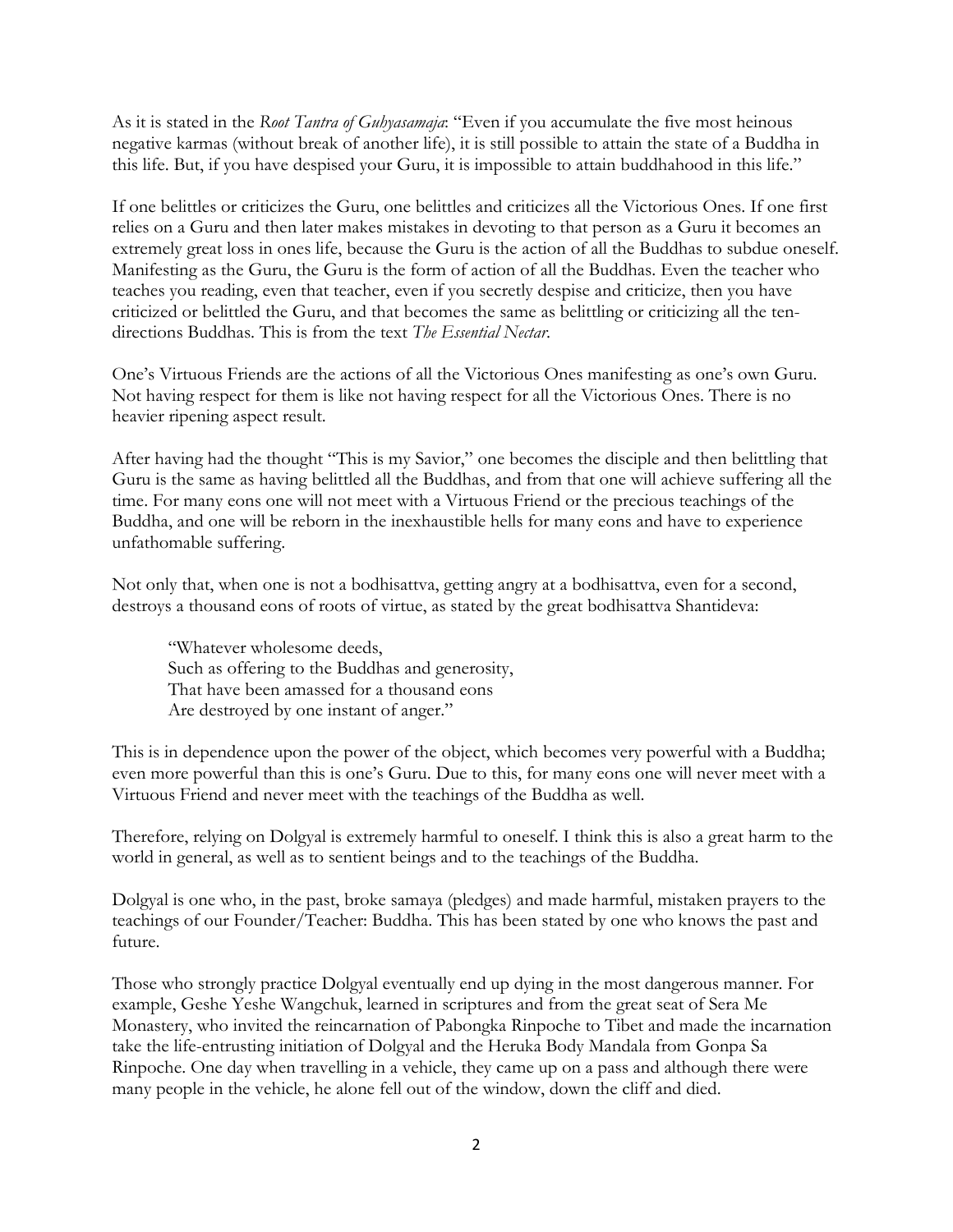Again, a business man, Dorje Gyaltsen, who was a very strong practitioner of Dolgyal in secret, when tormented by sickness, he asked his wife to go to the usual place to propitiate Dolgyal. Not having known that he was a daily practitioner of Dolgyal, his wife, although very shocked, had no choice but to comply with his wishes to go and make the tea offering (relying on Dolgyal for the success of actions) on his behalf. Then directly from the mouth of the sick person came the words, "Up until now, Dolgyal has deceived me. I can see the actual ghost form of that vicious one. I have been deceived. I have been mistaken until now. I apologize and confess to my Gurus."

As he took his last breath, there were great fearful appearances and he died foaming at the mouth with an expression of being strangled. In the end, when his body was taken to the cemetery to be given to the vultures, even the vultures flew away without feeding on his flesh.

The other is the one whose kindness is greater than the Buddhas of the three times, the one whose name is difficult to mention, my great virtuous friend Gen Thubten Yeshe, who was a strong practitioner of Dolgyal. When passing away, before his the last breath, he showed very clearly the expression that Dolgyal was not perfect. This has been my personal experience, from being together at the time of his passing away.

For further information on this please read the letter recently sent from Tibet.

Here you have no one to point a finger at out of biased thoughts of discrimination. For these signs of misery and downfall you can point your finger only at Dolgyal, for these are very clear signs. These are just examples.

## **The letter from Tibet.**

## *A collection of stories on manifested inauspiciousness in relation to Dolgyal.*

In 2007, when visiting relatives in Baa Thang, I accepted an invitation to visit Sangwa Khato in the region of Baa, a town of twenty families. There, I heard directly from the people of the place about the manifested inauspiciousness in relation to Dolgyal.

Ten years ago, for the sake of timely rains and plentiful harvest in the region, they requested Baa Lakha Rinpoche for a divination of the prayers to be undertaken. Rinpoche advised them to build a stupa at a site seen from every direction. The stupa was built on top of a hill, in the upper part of the region. This was struck by a lightning, which destroyed half of it. When the people of the region rebuilt the stupa, again it was struck by a lightning and half destroyed. When they rebuilt it again, before long the stupa on its own became crooked.

At that time Drakara Chophel, who had spent some years living in Drepung Monastery in South India, became suspicious. So he had the inside fillings of the stupa searched and found a thangka painting of Dolgyal. Everybody suspected that this was the cause of it all. Those who identified with this burnt the thangka.

Later, upon further investigation of the Dolgyal thangka, they suspected the old monk Sangwa Kalsang from the area, who in the past was a practitioner of Dolgyal. But then, when His Holiness the Dalai Lama advised a few times about the necessity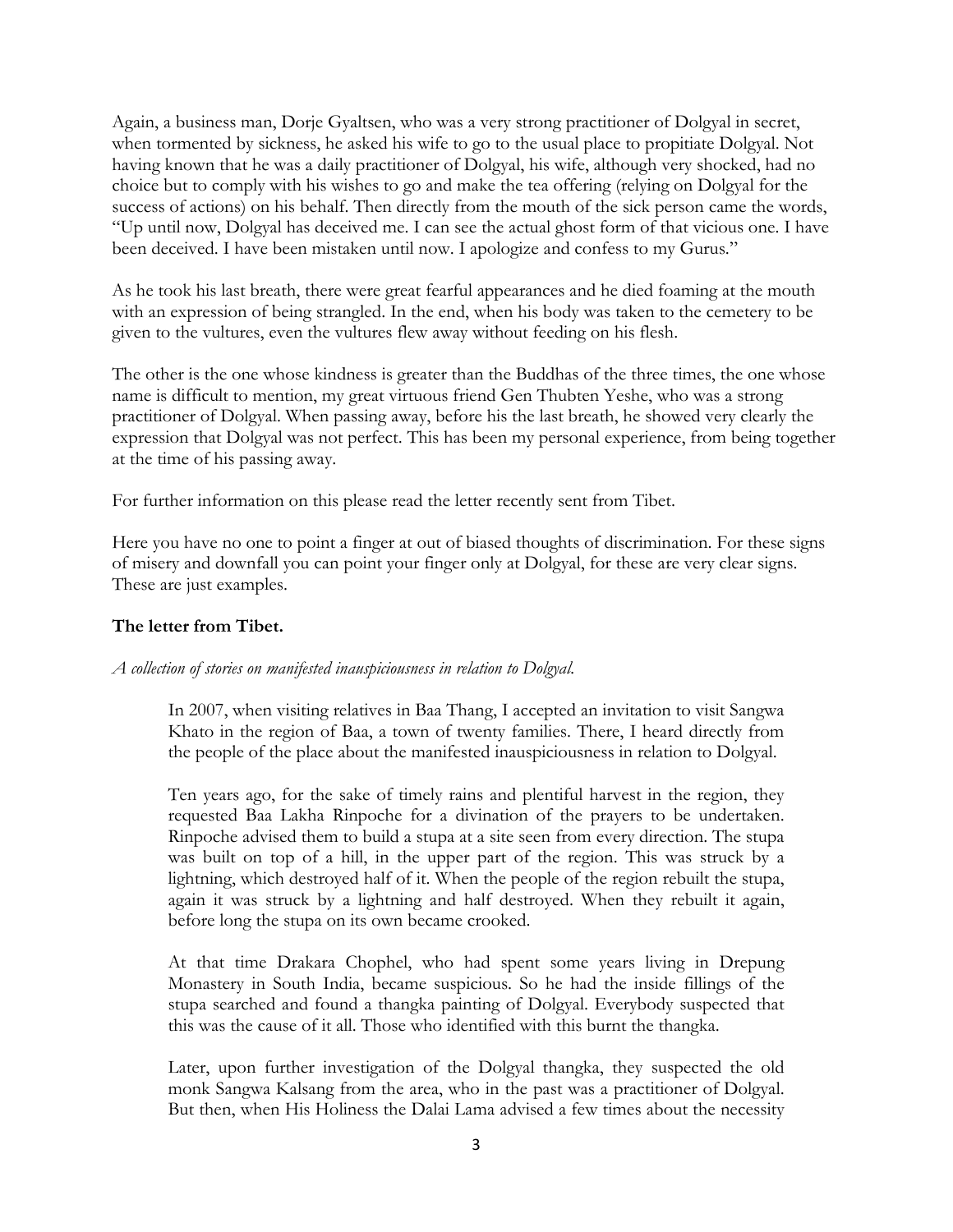of stopping the practice, some of them pretended to have stopped the practice. But in reality they had not done so and did the practice in secret. The Dolgyal thangka was placed in the stupa secretly, without the knowledge of the ordained and lay people of the region.

One day this old monk went to the home of a family to do the prayers of dispelling interferences with the ritual cake (torma), but when he went to throw the ritual torma, all of a sudden he lost consciousness and died in a state of inauspiciousness.

For the last six or seven years, since the rebuilding of the stupa, nothing of the sort has happened. The people of the region say in unison that they have had timely rains, good harvests and the whole area has been completely rejuvenated.

In the past, the temple of the town used to have a statue of Dolgyal, which the people of the area had taken outside the walls of the temple and buried within four solid walls. I have destroyed this statue and the walled encasement so that nothing remains of it.

Again, under the jurisdiction of Dho Kham Lithang region in the town of Drarukha, there is a small monastery called Zangcho Dratsang. At this monastery is a monk from Pompora House in Sera Me Monastery, South India, a Dolgyal practitioner by the name of Lobsang Norbu. After attaining a small level geshe degree, he returned to his hometown. Although he had used his title of geshe to become the principal person of the monastery, the ordained and lay people of his hometown did not like Dolgyal practitioners at all. He had also stated that he did not practice Dolgyal. But everyone, beginning with the ex-abbot of the Dratsang, Lama Jamyang, the entire ordained and lay community suspected him of being a practitioner.

To deceive the public and in order to have a huge gathering, one day, he announced the teachings on Maitreya's Wheel of Dharma. On the day of the actual event, during a break in the sessions, a dog came and broke the hands of some of the statues that had been made from blessed clay. These statues were the holy objects of the temple. There has been such news of inauspiciousness.

Then, before long, lightning struck the monastery, broke the pole holding the victory banner in half and threw it in front of the monastery. After this, one night without any known reasons, the monastery caught on fire. Although the monastery was situated in the middle of the town, nobody noticed the fire. At daybreak, all that remained was the charred ground; everything had been burnt to ashes. There was such inauspiciousness.

These stories of actual events in the past, I offer to the Jewel of our world, His Holiness the Dalai Lama, in support of His Holiness' strong discouragement of Dolgyal practice and hoping in some small way to help.

*Presented with respect and prostrations on the 12th of November, 2011.*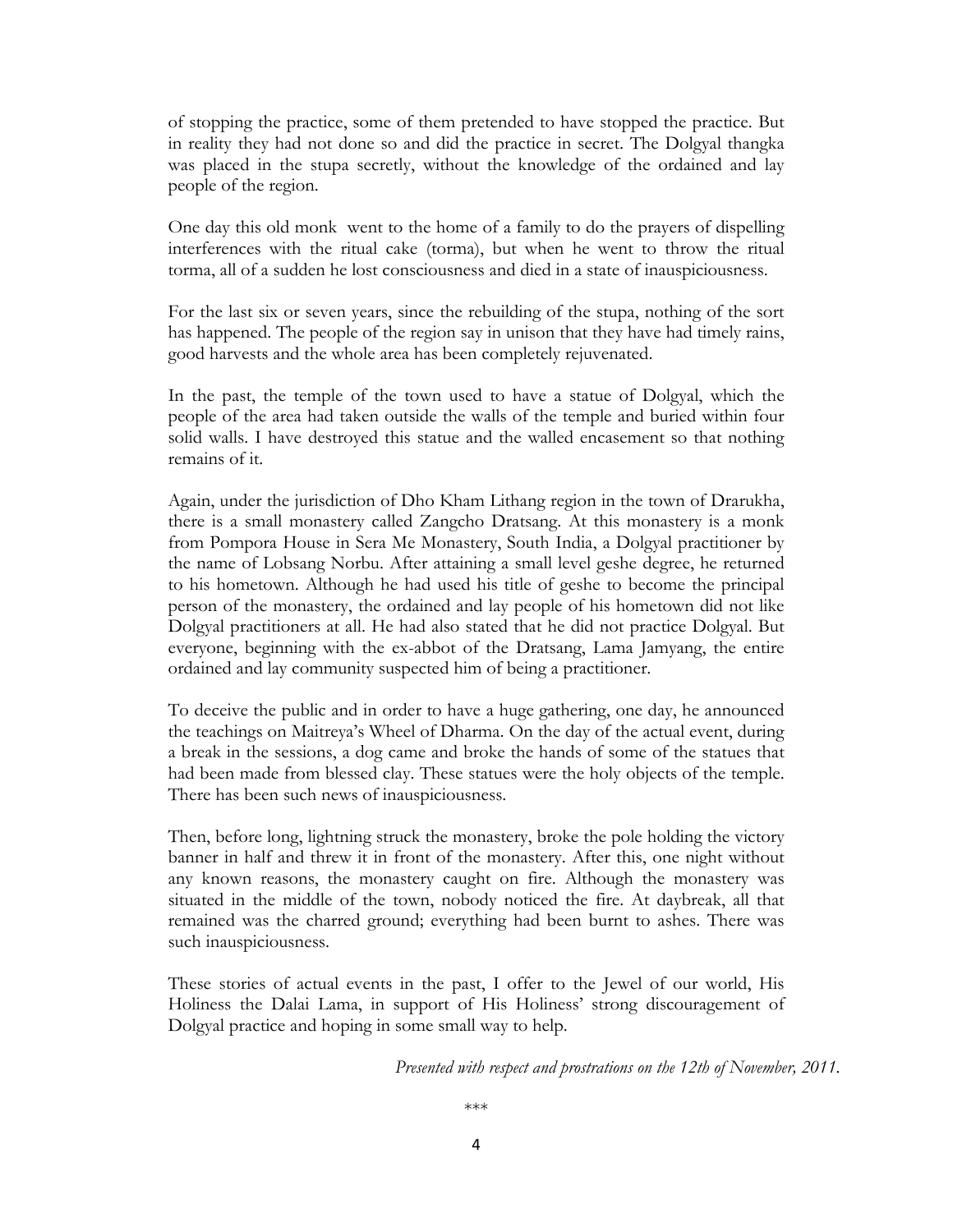Although His Holiness the Dalai Lama did the practice of Dolgyal earlier in his life, after many years of examination he came to the very clear conclusion that this practice is very harmful to the Dharma and sentient beings. His Holiness' advice not to practice Dolgyal has been greatly criticized and contradicted by some of the highly learned geshes of the main monasteries, who have written many books on this issue and publicized them well.

Recently, due to a highly learned scholar, Jangtse Geshe Gen Drati, criticizing His Holiness over this issue, his monastery staff went before their protector Dharma Raja (Dhamchen Choegyel) and requested an answer sign as to whether it was better to expel the geshe from the monastery or not. When it was answered that it was better to expel him, as the dough ball containing that answer came out, his writings criticizing His Holiness were read before the entire assembly of monks and he was expelled.

This kind of heavy negative karma, which brings the experience of unthinkable, inexpressible suffering for many eons, is mainly due to the mistake of relying on Dolgyal practice.

More kind than all the Buddhas of the three times, Refuge and Protector, Lord of the Victorious Ones, the All Knowing One, the Highly Seeing Sublime One, His Holiness the Dalai Lama, has been prophesied by our Founder, Buddha, the Destroyer Qualified Gone Beyond One. This was prophesied to a close entourage of the bodhisattva whose name was Limitless Supreme Awareness.

Also, from the Guhyasamaja Tantra Treasure, Founder Vajradhara said to the Dharma King Indrabhuti and so forth,

Amongst the limitless entourage of bodhisattvas, listen Limitless Supreme Awareness. You, bodhisattva, are a great founder of transmigrating sentient beings. Until samsara is empty, till then, you will become the holy object of refuge and savior of transmigrators. Especially in the country of Snow Land, you will take birth in a holy body of form to disseminate the teachings of the Three Baskets of Dharma and enjoy benefitting transmigratory beings. Limitless Supreme Awareness, the Snow Land is the place to be subdued by the bodhisattva mahasattva Arya Avalokiteshvara. This region of the Snow Land is the place that will be subdued by you. Bodhisattva Avalokiteshvara Limitless Supreme Awareness, in this place you will brightly illuminate the Dharma teachings of the Three Baskets and the unsurpassable Vajra Vehicle.

It has been thus stated.

If I further clarify this sutra quotation, when His Holiness the Dalai Lama visited Geshe Sopa's center, Deer Park, to give some teachings, one day the staff of the center had an audience with His Holiness. They expressed to His Holiness that His Holiness has stated many times that he himself does not have bodhicitta and the realization of the right view. They said, "If His Holiness does not have the experience of these realizations, then ordinary beings like us don't have any hope." At that point, His Holiness, felt unbearable (compassion, not wanting them to lose faith) and it slipped out from his holy mouth that His Holiness did remember that in a past life His Holiness was a bodhisattva in the entourage of the Buddha in the arya land of India. His Holiness gave a very clear answer.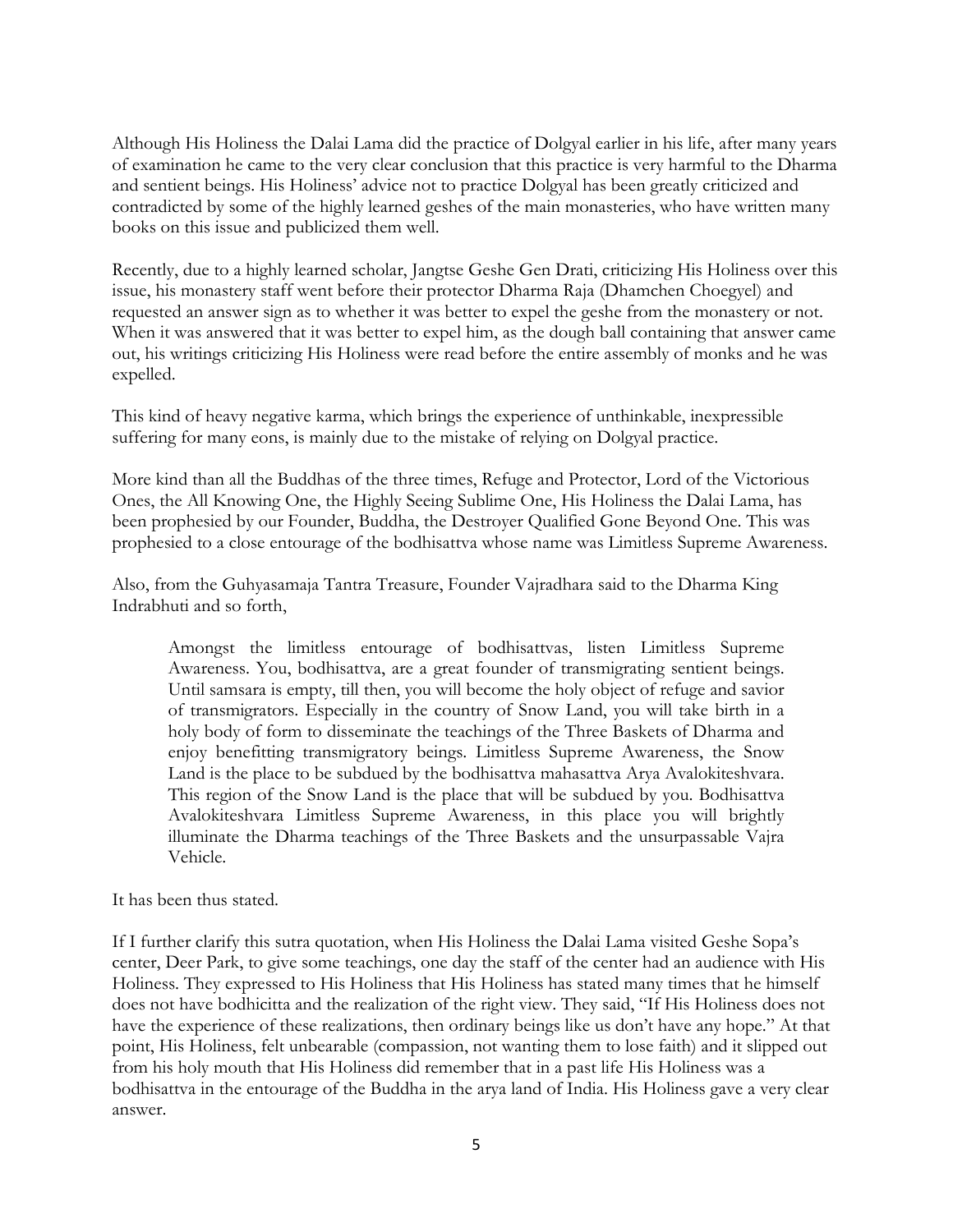Therefore Tibetans from the Snow Land ought to know that they are unbelievably fortunate. In short, not just Tibetans, in this world many millions of people for eon after eon are led to peace and happiness, liberation and the state of omniscience. His Holiness does unbelievable great activities unlike any other great holy being preserving the teachings of Buddha.

If the Precious Victorious One, His Holiness the Dalai Lama, is not the actual Buddha and Arya Avalokiteshvara, then you can say that in this world there is no emanation of Buddha benefiting sentient beings. In this way bodhicitta and the entire teachings of the Buddha become false. Therefore, practicing Dolgyal and practicing the teachings of the Buddha become contradictory to oneself—one is practicing that which is false by regarding it as truth.

At the great seat of Gomang Monastery College, one great Lama who strongly practiced Dolgyal took the great responsibility and spread the practice. Due to that he broke His Holiness's advice and became against His Holiness. When he passed away his heart cracked apart into many pieces, his eyeballs came out and so forth. This is just another example.

It is not only His Holiness the Dalai Lama, who after many years of examining, has advised against the practice of Dolgyal. Many others, who are like one sun rising eliminating the darkness in this world, who have done great extensive works for the teachings of Buddha and transmigratory beings, such as Khachen Yeshe Gyeltsen and Thugkyen Losang Chogye Nyima and many other high valid Gelug lamas and so forth, have also advised to stop the practice of Dolgyal. You can understand this if you look in the collections of their teachings. His Holiness the Dalai Lama has put together the advice that those great holy beings have given, and if you want to read them, please request the Private Office for the texts.

There have also been learned geshes and valid lamas who have practiced Dolgyal. For example Kyabje Pabonka Dechen Nyingpo, who did extensive benefit for the teachings of Buddha and transmigratory beings. People believed it was because he practiced Dolgyal that he was able to bring this extensive benefit through his holy actions. But this is a complete hallucination, without examining the facts, and because of it, many people have just practiced Dolgyal with blind faith.

In the past, Kyabje Pabonka Dechen Nyingpo practiced Most Secret Hayagriva, the circle of Dharma from the pure appearance of the Fifth Dalai Lama, but later stopped that practice. One day he told his attendant, "Tomorrow a fat monk will come to see me. Don't allow him into my room."

He said this precisely, but the attendant forgot what he said and when the fat monk came the next day, he allowed the monk to go into the room (this was as an obstacle for those not practicing Dolgyal and especially for those practicing Dolgyal). Later, when the attendant entered the room, it seemed the lama was not happy and looked sort of possessed. The thangkas of Most Secret Hayagriva and others had been taken down and the lama had changed in his actions.

But Kyabje Trijang Rinpoche and Kyabje Dechen Nyingpo are Buddha. Their practice of Dolgyal is the act of showing ordinary aspect for us. Showing ordinary aspect means showing mistakes. Otherwise there is no other meaning of showing ordinary aspect. Without showing this ordinary aspect for us, there is no method to guide us from samsara. Showing the aspect of having mistakes is what leads us to enlightenment. It is so extremely kind of the Guru to show this; it is like the Guru is giving us skies filled with wish-granting jewels.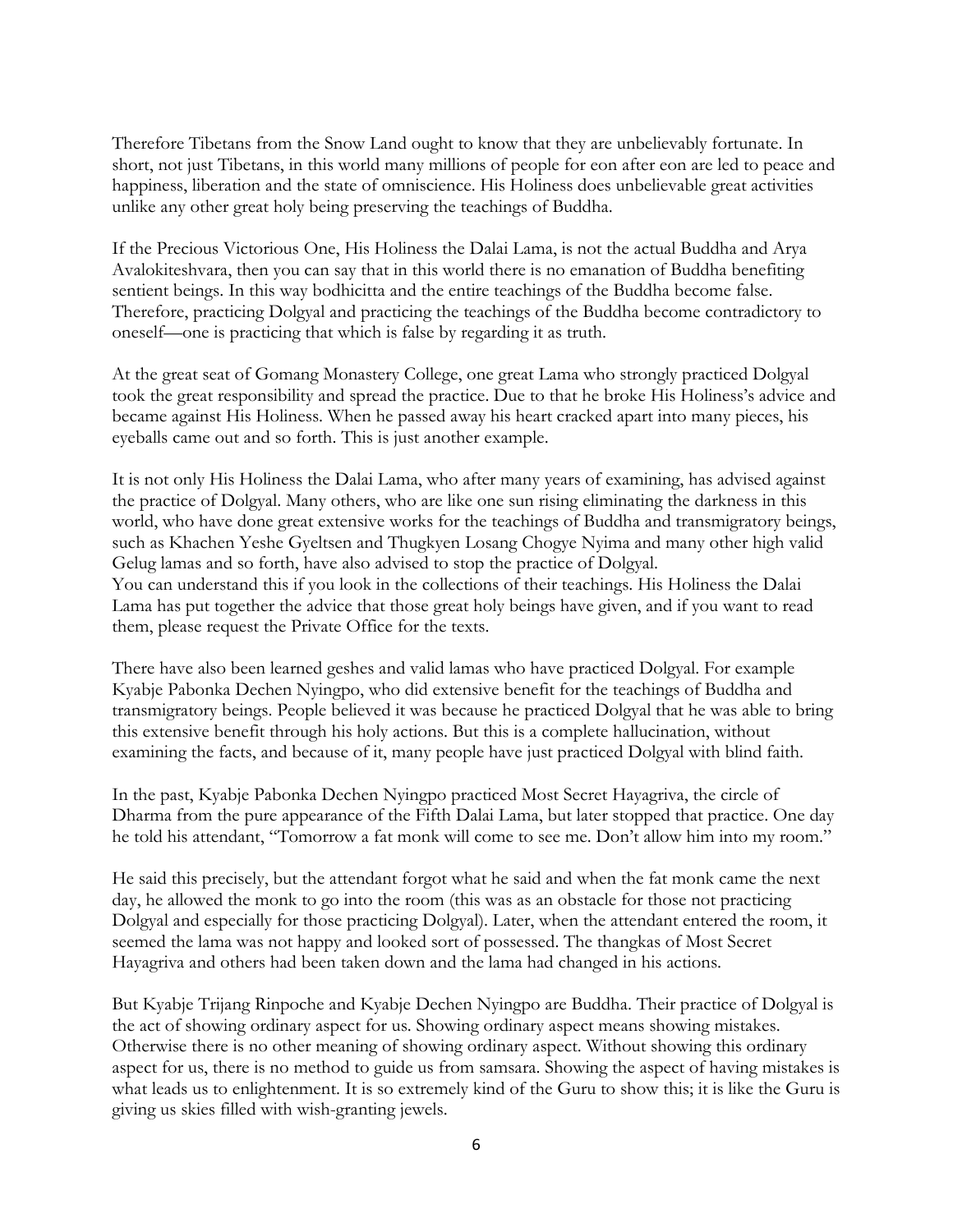Besides this example there are many ways the Guru shows the aspect of having mistakes. For example, showing the aspect of being sick so that we have to explain which foods harm and what not to eat. Another example is when there is no road or if there is a precipice and we have to explain to not go that way. There are many ways the Guru shows having mistakes. When the appearance of mistakes in the actions of the Gurus comes, it is extremely important to use that increase devotion, as this is the cause for oneself to achieve full enlightenment, or to support and increase the Guru devotion that one has generated in one's own mind without degenerating.

It is mentioned in the tantric text *Vajra Tent* (*Dorje Kur*):

In the degenerate time, I, who am called Vajrasattva, will abide in the form of the spiritual master. With the aim of benefitting sentient beings, I will abide in ordinary form.

This is mentioned not only in the tantras but also in the sutras.

Buddha was giving a teaching on an extremely high mountain in the southern direction and at that time the bodhisattva Meaningful to Behold thought: now the Buddha is giving teachings to us, but in the future, after Buddha has passed into the sorrowless state, there will be no one who will give teachings. As he thought this, the Destroyer Qualified Gone Beyond, Guru Shakyamuni Buddha, proclaimed, "Hi, Meaningful to Behold, when the future comes I will abide in the body of the Abbott, I will abide in the form of the Master, and in order to ripen sentient beings I will show birth, old age, disease and death."

Even the Guru is the actual Buddha, if from one's own side one does not look at him as the Buddha, then, as it is mentioned in the Kadampa Geshe Potowa's *Blue Pepung*, "Even if Manjushri and Chenrezig actually descend in front of you, it won't benefit you at all, if from your own side you do not look at them as Buddha. You cannot receive any blessings and will not receive profit, only loss."

Like the story of the Gelong Lekpai Karma, who served Buddha for twenty-two years. In all that time he only looked at the Buddha as a liar, and as a result he was born in the lower realms, the inexhaustible hot hell realms, for eons.

Even if from the Guru's side he is not Buddha, if from one's own side one devotes to him as Buddha, one receives only profit and no loss. For example, the old mother actually believed the dog bone was Buddha's tooth, generated faith, and the blessings of the Buddha's actual tooth entered and she received Buddha's relics from the dog bone.

In reality, in this way, the disciple can attain the path and achieve enlightenment before the Guru does and is then able to do perfect works for sentient beings.

Also, the Fifth Dalai Lama mentioned, "To the mind that is hallucinated, the opposite mind, one's mistakes manifest in the Guru's actions. Realize that this is one's own mistake and abandon it like poison."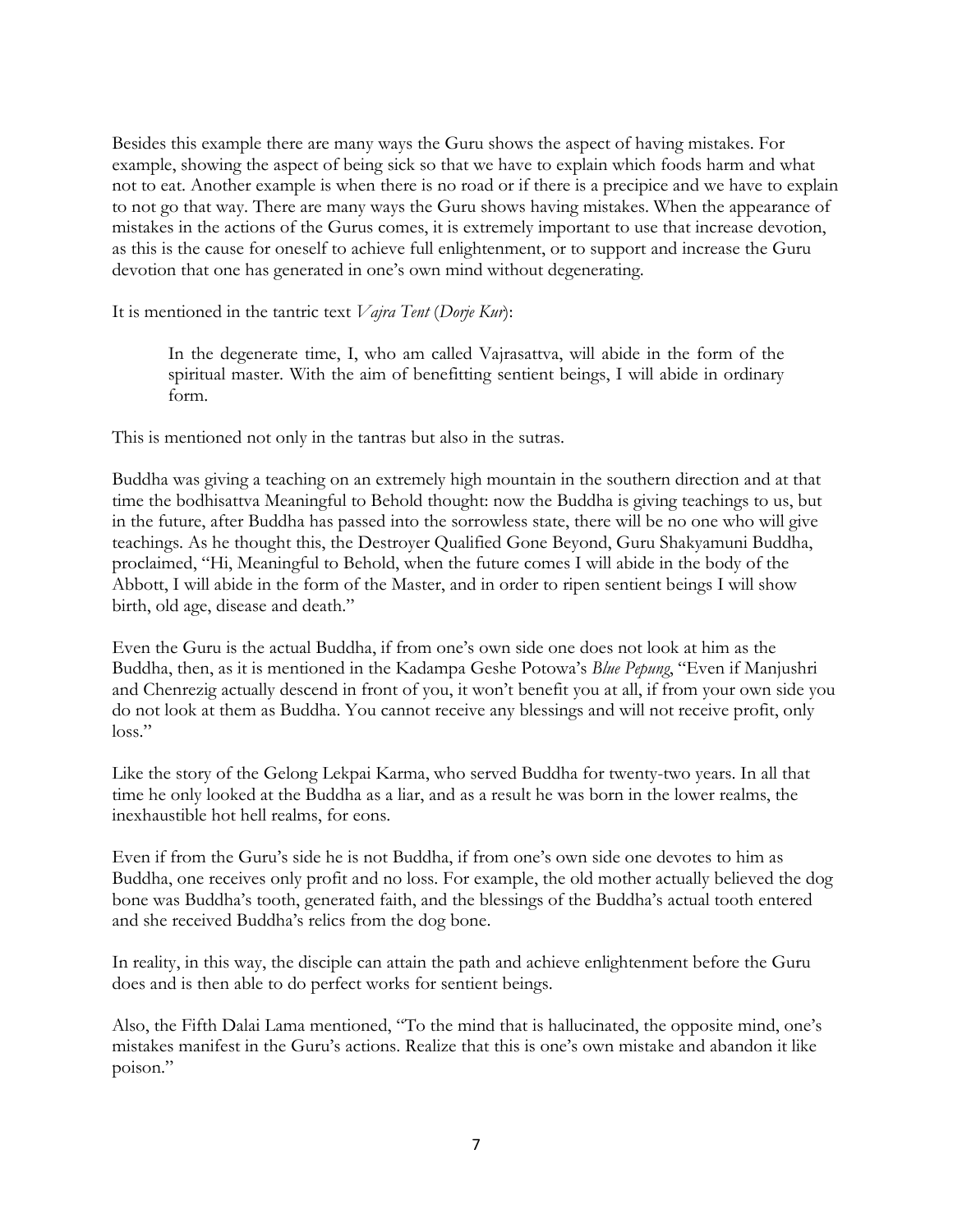So by seeing mistakes in the Guru's actions, according to the Lama Tsongkhapa tradition, it becomes a support to develop Guru devotion. Please think well on these quotations.

Seeing mistakes in the Guru is like having a black mark on one's own face and seeing it in a mirror. That is a sign that one's own face has the black spot, not the reflection.

If the Guru takes poison, we don't need to also eat poison. We need to examine what this means. Like the peacock, who by eating poison is able to live and become healthier and develop his magnificent color, if you are able to take poison and live, then it's OK to take poison. If you can transform poison into nectar, you can definitely take it.

## AH LA LA LA LA HO AH HO MAHA SUKHA.

From the teachings of Gyalwa Ensapa:

In short, whether we achieve great or small realization depends on whether we have meditated with great or small devotion. Therefore, may I keep as my heart practice the instruction to reflect only upon the qualities of the kind guru, source of all realizations, and not to look at faults. May I fulfill this commitment without any obstacle.

Until one is free from negative karma and obscurations, even if every single Buddha directly descends in front of you, you would have no fortune to see the supreme holy body, adorned with the holy signs and exemplifications, except this present appearance of the Guru (this means this ordinary appearance). To be able to see one's own Guru in the supreme holy body adorned with the holy signs and exemplifications, it is said that one needs to achieve the path of great merit of the five Mahayana paths, such as the path of contemplation of continual Dharma and so forth.

In the past some outer beings (non-Buddhists) actually met the Buddha, but they saw him as an ordinary person, not having the pinnacle or even the one fathom of light rays from the holy body or the other holy signs and exemplifications and so forth.

Arya Thogme (Asanga) saw Maitreya Buddha in the form of a female dog whose lower body was covered in wounds and maggots.

Also, Ngagpa Chöpa, the great yogi, and Getsul Tsimbulwa saw the mind-sealed deity Dorje Pagmo as an ordinary lady who had leprosy.

Even the learned and highly attained yogi Naropa, as well as all the human beings in the town, saw the highly attained Tilopa, who was the actual Buddha Vajradhara, as a beggar, burning and eating fish alive.

Do not arise heresy even for one split second in the glorified Guru's actions. See whatever actions he does as good. With this devotion, may the blessings of the Guru enter my heart.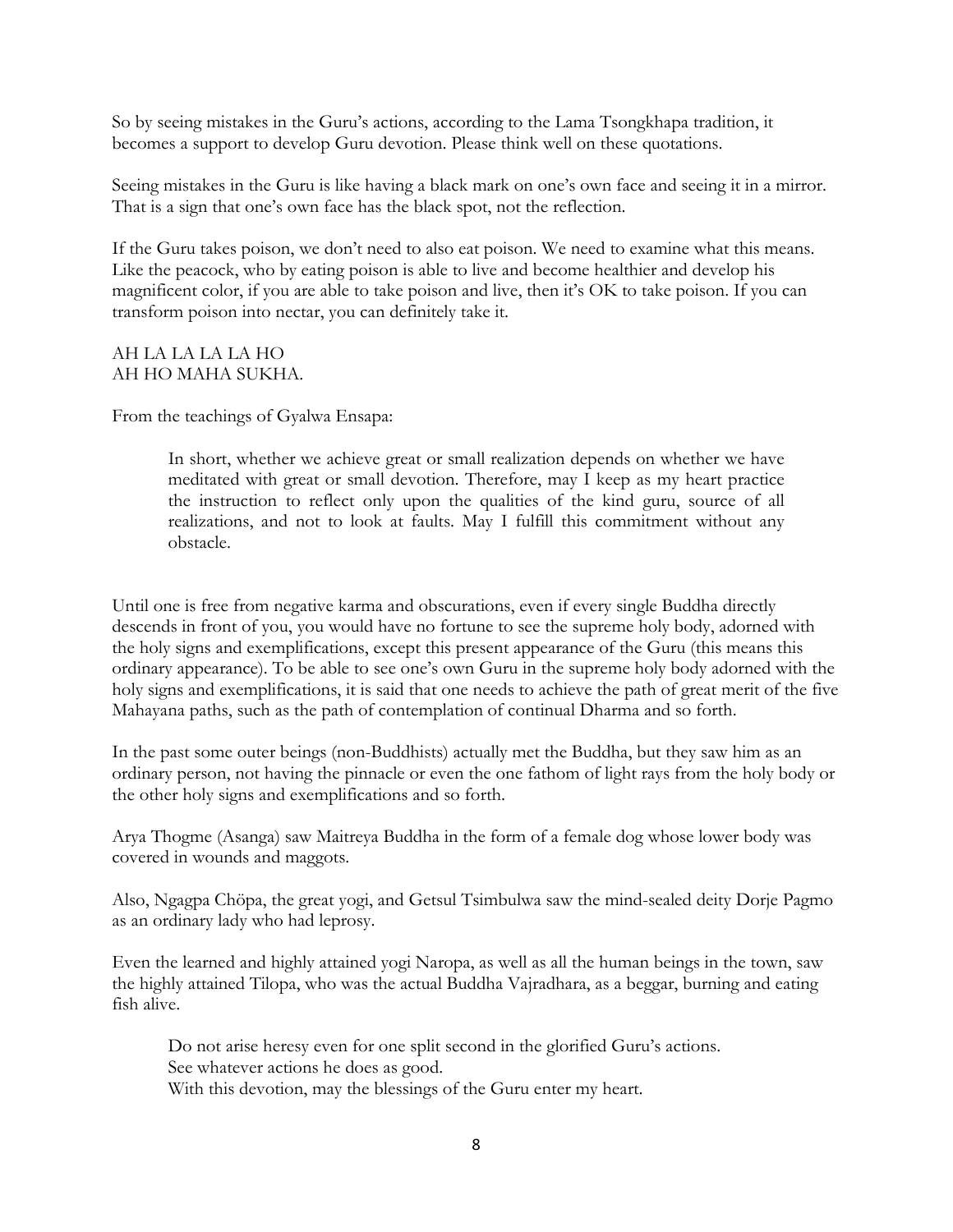His Holiness does not accept this prayer because the holy minds of Kyabje Pabongka Rinpoche, Trijang Rinpoche and His Holiness are one. It is a teaching that their holy mind is one.

As it is mentioned in the text *Calling the Guru from Afar*, by Kyabje Dechen Nyingpo,

The wisdom of great bliss of all Buddhas, one taste with the dharmakaya, Is itself the ultimate nature of all kind lamas. I beseech you, Lama, dharmakaya, Please look after me always without separation, in this life, future lives, and the bardo.

This quotation is for people like me, who are extremely ordinary and filled with superstition, full of obscurations and negative karma.

His Holiness the Dalai Lama is the principal one who holds all the teachings of Buddha and spreads this in the world, therefore it is so important to follow His Holiness's request.

In this world there are many religions, but our founder, the great kind mighty one, Shakyamuni Buddha, said, "You should examine my teachings well, bhikshus (learned ones), like burning, cutting and rubbing gold. Then take my teachings not just out of faith."

Therefore, whatever we practice in Buddhism, we must examine it well, just as Buddha has advised, and Buddha gave us the freedom to do this. This is what I am expressing; please understand this.

Therefore, to follow the advice of His Holiness the Dalai Lama, the omniscient one, this is particularly for oneself and generally for the Tibetans to be harmonious in life, under one constitution and to be in unity.

This is for problems not to arise life to life, for the sun of happiness to rise in the world, for there to be perfect peace and happiness in this world, and for oneself and others to achieve liberation from samsara and the state of omniscience. It is for the stainless teachings of Buddha to spread in this world, and especially for the stainless Tibetan Mahayana Buddhism to increase and not decrease. It is for this reason that His Holiness the Dalai Lama has advised that the practice of Dolgyal stop.

Even though some learned high lamas and geshes saw His Holiness the Dalai Lama as the enemy and criticized His Holiness's view, still His Holiness's holy speech and view did not change.

It is mentioned that the subduer of the Snow Land of Tibet is Chenrezig and very clearly explains that Chenrezig not only does the holy action of working for others and not oneself but also has great bodhicitta and powerful compassion. He only does the holy actions of guiding and saving the six types of sentient beings and showing compassion, like all the ten direction buddhas. This is the arya supreme one, Chenrezig.

In the past, when I have met with His Holiness the Dalai Lama, I have expressed, with my big mouth, that myself being a representative, on behalf of the whole world in general and in particular the Tibetan people, that even though the lamas and geshes have criticized His Holiness, such as by writing books against him, still His Holiness has never wavered in advising us to stop the practice of Dolgyal, so for that, from the heart, how unfathomably greatly kind His Holiness is.